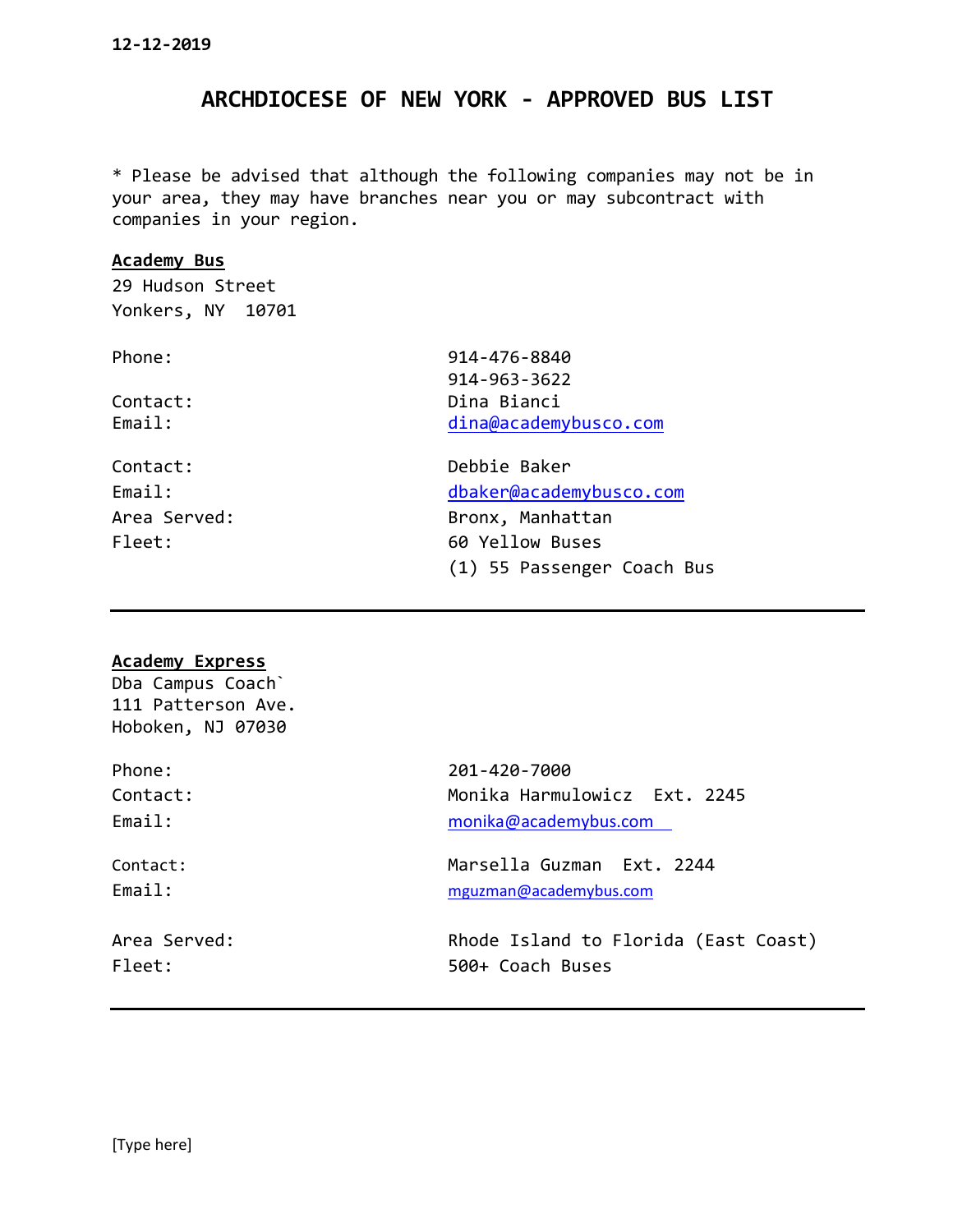#### **Beverly Hills Limo**

(A Division of Royal Coach Lines) 1010 Nepperhan Ave. Yonkers, NY 10703

| Phone:<br>Contact:<br>Email: | 914-733-7011<br>Maribel Velazquez<br>Maribel@royalcoachlines.com |
|------------------------------|------------------------------------------------------------------|
| Area Served:                 | Westchester, Putnam and Dutchess<br>Counties & NYC Boroughs      |
| Fleet:                       | Variety of Transportation Style Vehicles                         |

#### **Bronx Bus Corp.**

Yonkers, NY 10701 (Affiliate of Academy Bus)

Phone: 914-476-8840 914-963-3622 Contact: Dina Bianci Email: [dina@academybusco.com](mailto:dina@academybusco.com) Contact: Debbie Baker Email: [dbaker@academybusco.com](mailto:dbaker@academybusco.com)

Area Served: The Bronx, Manhattan Fleet: 60 Yellow Buses

#### **Campus Coach Inc.**

(DBA of Academy Express) 111 Patterson Avenue Hoboken, NJ 07030

Phone: 212-682-1050<br>Contact: 2010 - 212-682-1050 Contact: Contact: John Cooper<br>
Email: Contact: Contact: Contact: Contact: Contact: Contact: Contact: Contact: Contact: Contact: Contact: Conta<br>
Contact: Contact: Contact: Contact: Contact: Contact: Contact: Contact: Contac jcooper@campuscoach.com

Area Served: Tri State

Fleet: 500+ Coach Buses, 54 Seat Luxury Coach Buses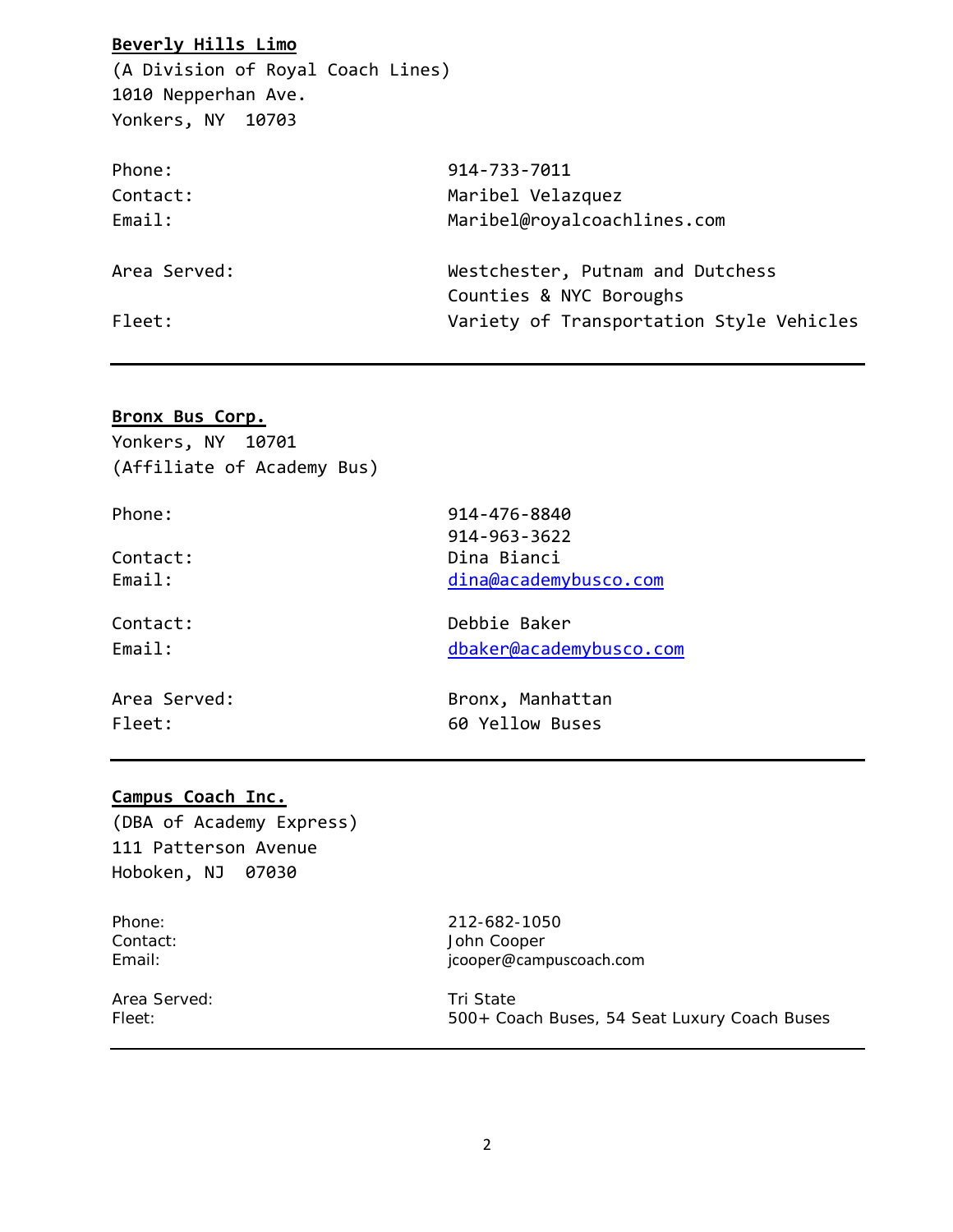# **Chappaqua Transportation, Inc.**

130 Hunts Lane Chappaqua, NY 10514

| Phone:       | 914-238-4404                            |
|--------------|-----------------------------------------|
| Contact:     | Seth Corwin                             |
| Email:       | seth.corwin@chappaquatransportation.com |
| Area Served: | Chappaqua and Surrounding Area          |
| Fleet:       | 100 Yellow Buses                        |

# **Charter Linkz**

110 South Ave Staten Island, NY 10314

| Phone:       | 800 494-7528            |
|--------------|-------------------------|
| Cell:        | 917 279-3662            |
| Contact:     | Joseph Lucci            |
| Email:       | JLucci@charterlinkz.com |
| Area Served: | NYC Boros, Westchester  |
| Fleet:       | <b>Brokered</b>         |

# **Chestnut Ridge Transportation**

56 W Church St. Spring Valley, NY 10977 Other Locations: Chestnut Ridge, Pomona & Hillburn

| 845-425-2200                         |
|--------------------------------------|
| William Agosto - Ext. 162            |
| williamagosto@thetransgroup.com      |
| Rockland County with L.I. Affiliates |
| 160 Yellow Buses                     |
|                                      |

**\_\_\_\_\_\_\_\_\_\_\_\_\_\_\_\_\_\_\_\_\_\_\_\_\_\_\_\_\_\_\_\_\_\_\_\_\_\_\_\_\_\_\_\_\_\_\_\_\_\_\_\_\_\_\_\_\_\_\_\_\_\_\_\_\_\_\_\_\_\_\_\_\_**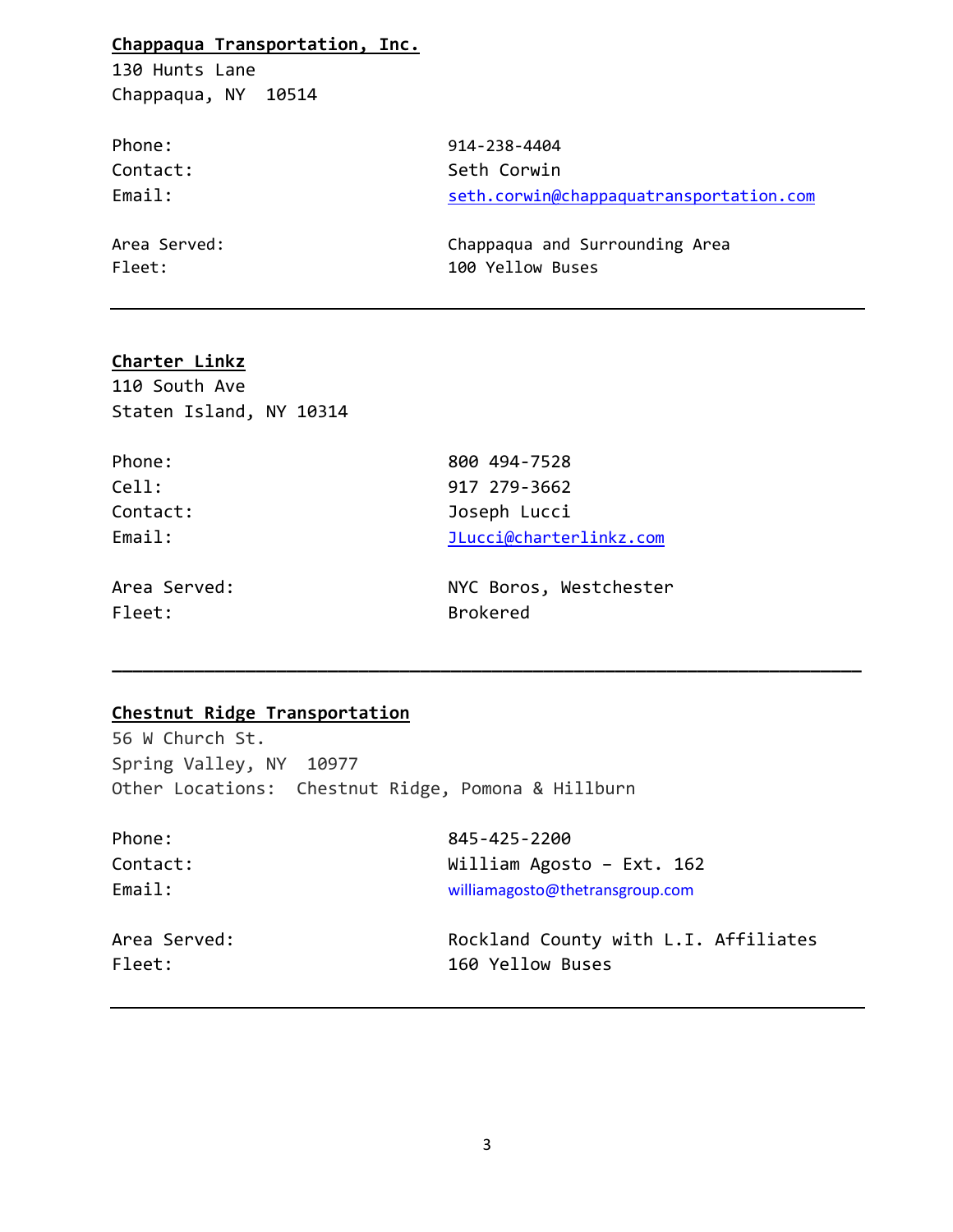#### **Coach Tours**

475 Federal Rd. Brookfield, CT 06804

Phone No. 300-822-6224 Contact: Trent Dwyer Email: [info@coachtour.com](mailto:info@coachtour.com)

Area Served:  $\blacksquare$  Metropolitan area up to Montgomery, NY Fleet: 20 Coach Buses

#### **Coach USA**

160 S State Route 17 Paramus, NJ 07652

| Phone:       | $(201)$ 225-7500         |  |
|--------------|--------------------------|--|
| Contact:     | James Forwalk            |  |
| Email:       | Jim.Forwalk@coachusa.com |  |
| Area Served: | All New York             |  |
| Fleet:       | 125+ Coach Buses         |  |

### **Corporate Coach**

(A Division of Royal Coach Lines) 1010 Nepperhan Ave. Yonkers, NY 10703

| Phone:       | 914-733-7011                                                |  |
|--------------|-------------------------------------------------------------|--|
| Contact:     | Maribel Velazquez                                           |  |
| Email:       | Maribel@royalcoachlines.com                                 |  |
| Area Served: | Westchester, Putnam and Dutchess<br>Counties & NYC Boroughs |  |
| Fleet:       | Variety of Transportation Style Vehicles                    |  |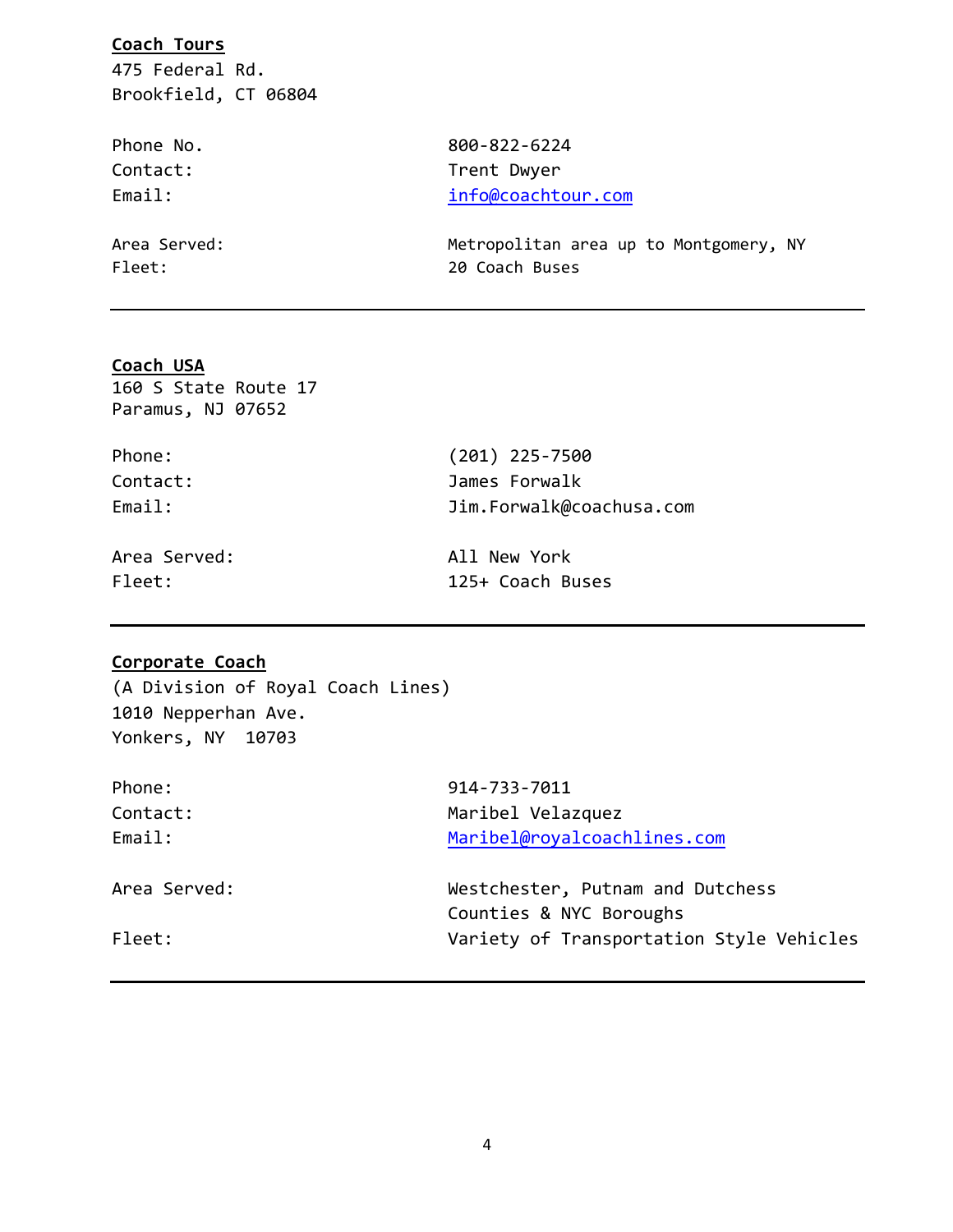# **County Coach Transportation**

P.O. Box 61 Rye, New York 12580

| Phone:       | 914-967-5959                            |  |
|--------------|-----------------------------------------|--|
| Contact:     | Kate Telfer                             |  |
| Email:       | ktelfer@countycoach.com                 |  |
| Area Served: | Mostly Westchester & Fairfield Counties |  |
| Fleet:       | Seven 53 Passenger Motor Coaches        |  |
|              | Thirty 43 Passenger School Buses        |  |

#### **DeCamp Bus Lines**

P.O. Box 581 Montclair, NJ 07042

Phone: 800-631-1281 Contact: Linda King Email:  $\frac{r \cdot \alpha}{r \cdot \alpha}$ 

Contact: Bobby Wright Email: Buright@decamp.com Area Served: Tri-State Area Fleet: 30 Coach Buses

#### **First Student Inc.- First Mile Square**

15 Worth Street Yonkers, NY 10701

Phone: 732-759-4521 Contact: Carmen Cosentino Email: [Carmen.costantino@firstgroup.com](mailto:Carmen.costantino@firstgroup.com) Area Served: Eastern USA Fleet: 150 Yellow Buses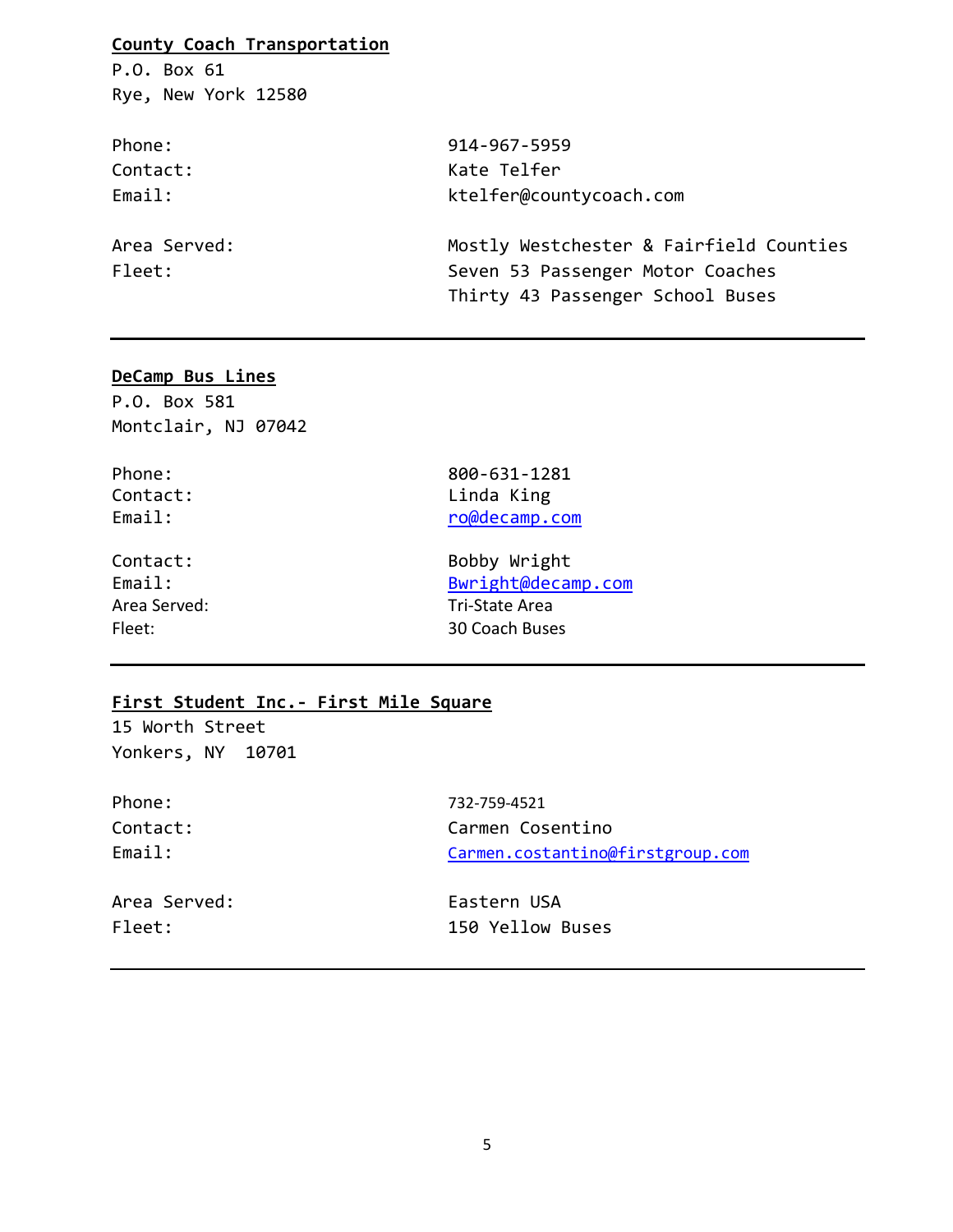#### **Frank Martz Coach Co.**

239 Old River Road P.O. Box 1007 Wilkes-Barre, PA 28773

Charter Department Phone: 570-821-3838

Area Served: Tri-State Area

martzsales@martzgoup.com Contact: Kim Peeples Phone: 570-817-1246 Email: Email: kpeeples@artzgroup.com

Fleet: 200 Vehicles – Yellow School Buses and 70 Coach & Mini Coach Buses

#### **Haverstraw Transit, Inc. SEE Mat Bus Corp.**

P.O. Box 350 Haverstraw, NY 10927

#### **Hendrick Hudson Bus Corp.**

(A Division of Leprechaun Lines) P.O. Box 2628 Newburgh, NY 12550

| Phone:       | 845-565-7900               |
|--------------|----------------------------|
| Contacts:    | Marilyn Horaz Ext. 353     |
| Email:       | mhoraz@leprechaunlines.com |
| Area Served: | Tri-State Area             |

|        | Area Served |
|--------|-------------|
| Fleet: |             |

24 Coach Buses

#### **IC Coachways, Inc. dba Island Charter**

380 Chelsea Road Staten Island, New York 10314

| Phone:       | 718-448-4006 ext. 209                    |
|--------------|------------------------------------------|
| Contacts:    | Sohpia                                   |
| Email:       | Sophia@islandcharter.com                 |
| Area Served: | Tri-State Area                           |
| Fleet:       | Variety of Transportation Style Vehicles |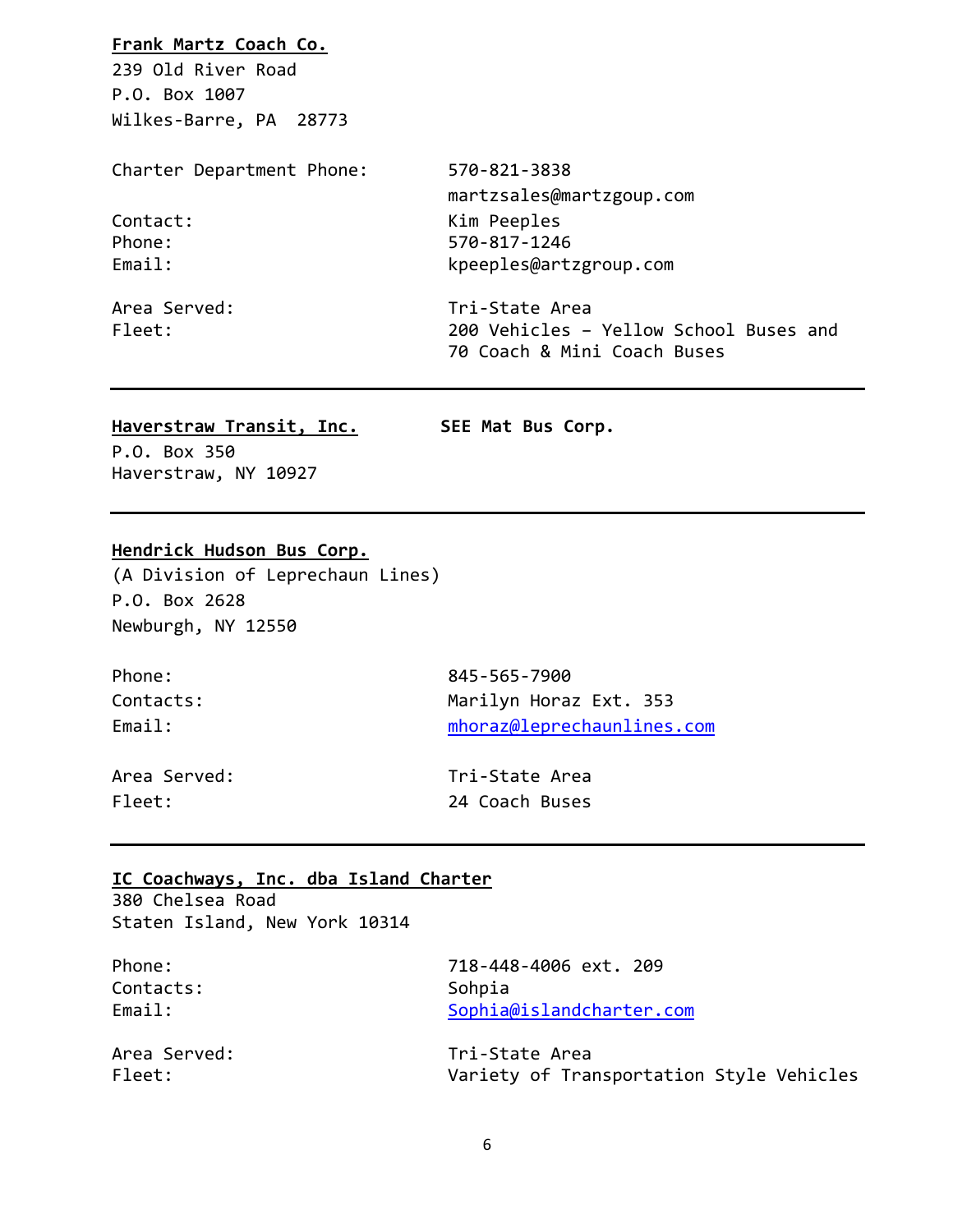#### **J & R Tours**

80 Edison Avenue Mount Vernon, NY 10550-5004

Phone: 914-668-5050 Ext. 232 Contact: Rayna Castro Email: The contract of the contract of the contract of the contract of the contract of the contract of the contract of the contract of the contract of the contract of the contract of the contract of the contract of the con

Area Served: 3 NYC Boroughs and 7 Counties Fleet: 17 Coach Buses; (15) 25 Passenger Buses; (10) 32 Passenger Buses Wheelchair Accessible

#### **JTR Transportation**

192 Cottage Street Poughkeepsie, NY 12601

| 800-433-7444<br>845-367-4635        |                                       |
|-------------------------------------|---------------------------------------|
| Robert Delventhal                   |                                       |
| robert@seeyouonthebus.com           |                                       |
| Area Served:<br>and Ulster Counties | Dutchess, Putnam, Westchester, Orange |
| 20 Coach Buses                      |                                       |
|                                     |                                       |

#### **Leese l Transportation Corp. Selby Transportation** 1900 Webster Ave.

Bronx, NY 10470

| Phone:       | 718-617-7141               |
|--------------|----------------------------|
| Contact:     | Ira Schlusselfield         |
| Email:       | ira@selbytrans.com         |
| Area Served: | Metropolitan NYC Area      |
| Fleet:       | 400 School Buses:          |
|              | Small: 20 to 34 Passengers |
|              | Large: 50 to 55 Passengers |

**\_\_\_\_\_\_\_\_\_\_\_\_\_\_\_\_\_\_\_\_\_\_\_\_\_\_\_\_\_\_\_\_\_\_\_\_\_\_\_\_\_\_\_\_\_\_\_\_\_\_\_\_\_\_\_\_\_\_\_\_\_\_\_\_\_\_\_\_\_\_\_\_\_**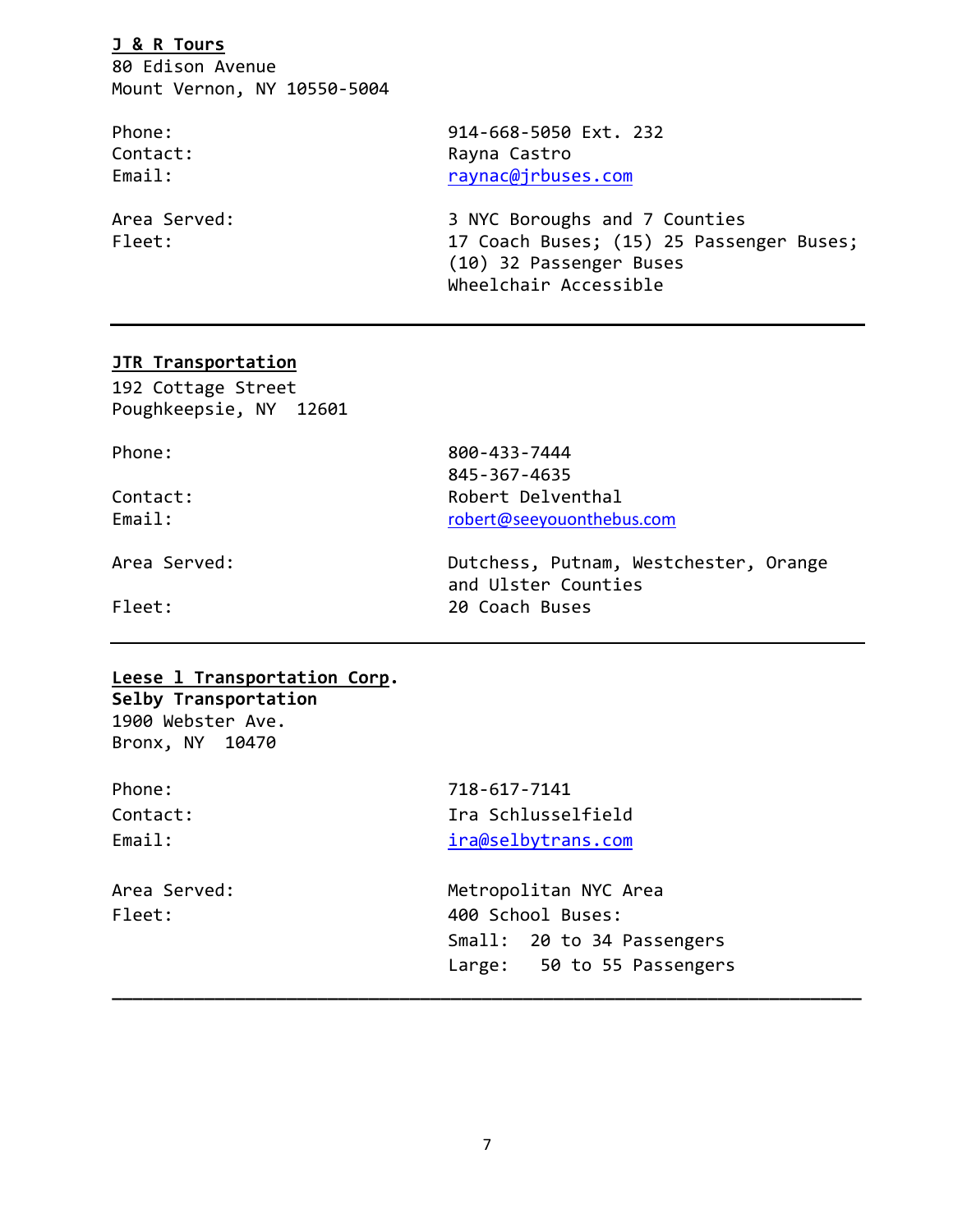### **Leprechaun Lines, Inc.**

(Divisions: Newburgh Beacon Bus Corp. and Hendrick Hudson Bus Corp.) 100 Leprechaun Lane New Windsor, NY 12553

Phone: 845-565-7900 Contact: Marilyn Horaz Ext. 353 Email: [mhoraz@leprechaunlines.com](mailto:mhoraz@leprechaunlines.com)

Area Served: Tri-State Area Fleet: 24 Coach Buses

P.O. Box 350 Haverstraw, NY 10927

**MaT Bus Corp.** (Formerly Haverstraw Transit)

Phone: 845-429-3407 Contact: John Pinto/Tom Babcock Email: [tjbsafety@yahoo.com](mailto:tjbsafety@yahoo.com)

Area Served: The County & School Trips out of NYS State Fleet: 120 Type-C Conventional 44 Adult Passenger Buses 200 School and Coach Buses

#### **Mid-City Transit**

518 Route 17M – P.O. Box 202 Middletown, NY 10940

Phone: [845-343-4702](tel:845-343-7717) Contact: Terri DelNegro Email: [tdelnegro@ridesta.com](mailto:tdelnegro@ridesta.com) Area Served: New York State and beyond Fleet: 80 Yellow Buses (will accommodate 44 Adults/66 Children) 15 Yellow Buses (will accommodate 19 Adult/29 Children) Also many wheelchair and smaller Buses' available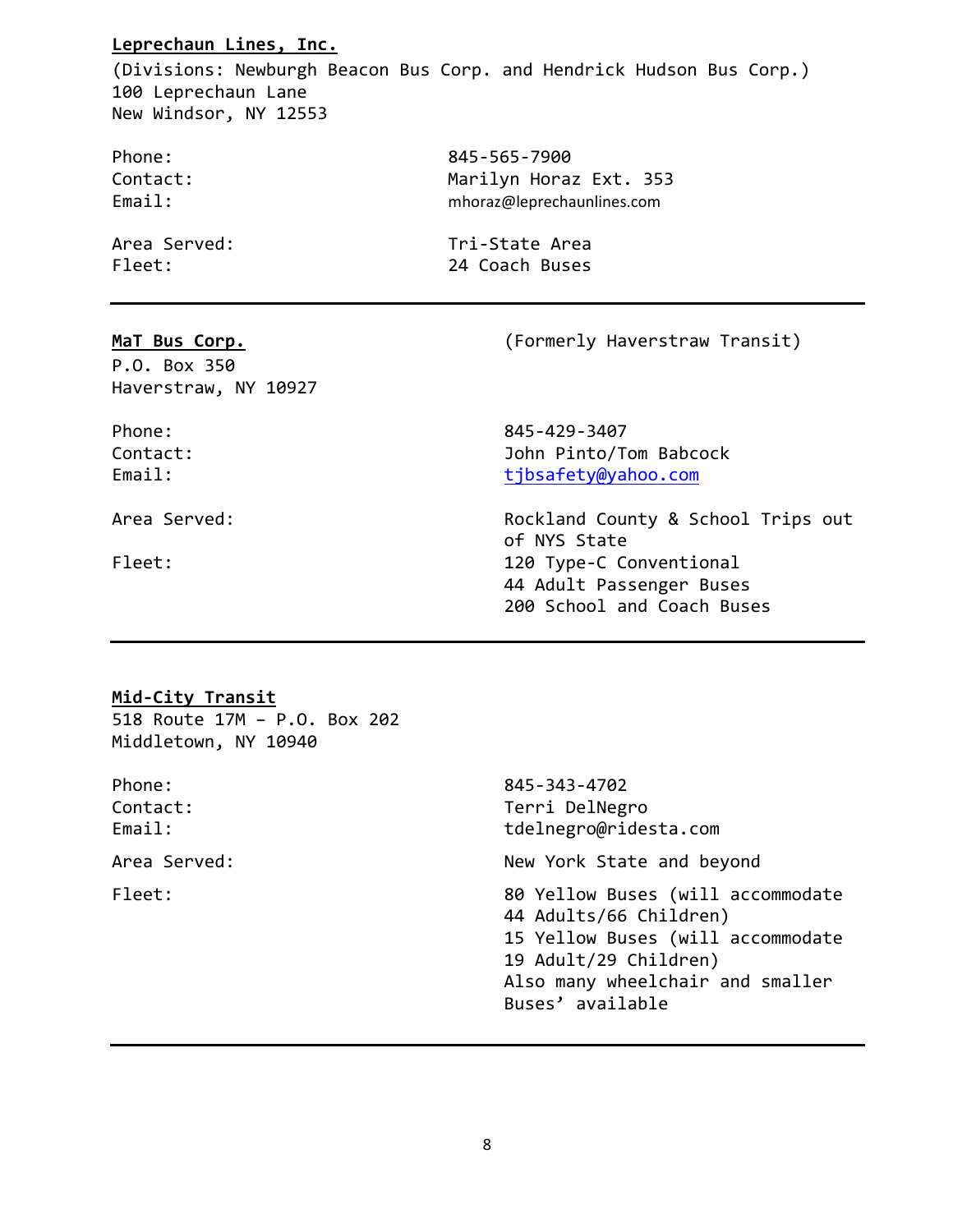# **Mister Sunshine Inc.,**

**DBA: Silver Express** 32 Roanoke Street

Staten Island, NY 10314

| Phone:   |  |
|----------|--|
| Contact: |  |
| Email:   |  |

Phone: 718-983-9828 Joyce Silverman [Sunshinebusinc@aol.com](mailto:Sunshinebusinc@aol.com)

Area Served: Staten Island, Brooklyn, Manhattan Fleet: School Buses

#### **National Express LLC**

Affiliate: White Plains Bus Co. 14 Fisher Lane P.O. Box 823C White Plains, NY 10603

Phone: 914-328-1400 x. 124 Contact: Ana Mingeli Email:  $\qquad \qquad \text{amingeli@WPBUSCO. COM}$ 

Fleet: 24 Seat Mini Coaches, 44 Passenger School Buses, 43 Passenger White Buses Area Served: Tri-State Area

#### **Newburgh Beacon Bus Corp.**

| (A Division of Leprechaun Lines)<br>P.O. Box 2628<br>Newburgh, NY 12550 |                            |
|-------------------------------------------------------------------------|----------------------------|
| Phone:                                                                  | 845-565-7900               |
| Contact:                                                                | Marilyn Horaz Ext. 353     |
| Email:                                                                  | mhoraz@leprechaunlines.com |
|                                                                         |                            |
| Area Served:                                                            | Tri-State Area             |
| Fleet:                                                                  | 24 Coach Buses             |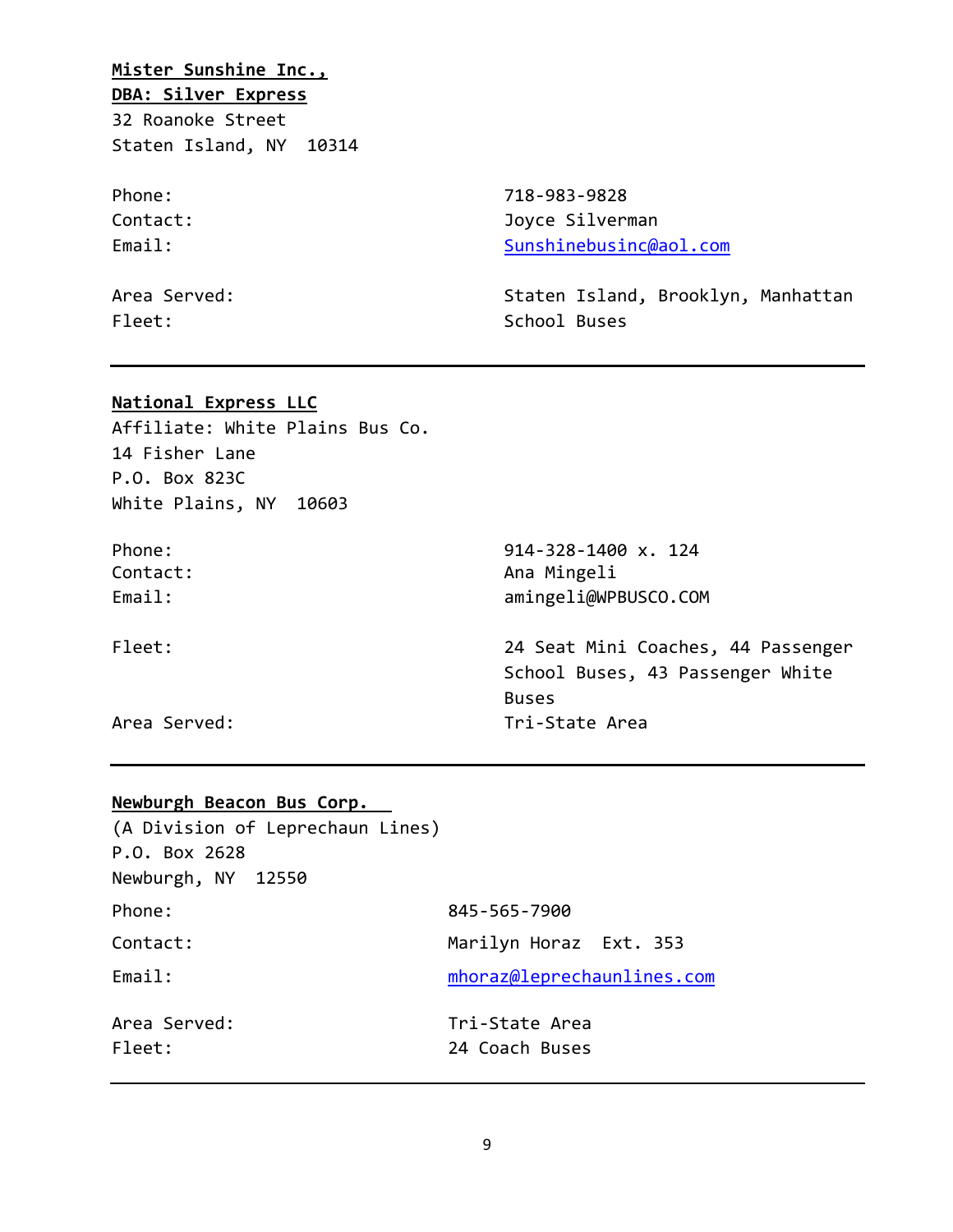#### **Peter Brega, Inc.**

484 Kings Highway Valley Cottage, NY 10989

Phone: [845-268-6107](tel:(845)%20268-6107) Contact: Nick Brega Email: email: nbrega@peterbregainc.ocm

Area Served: The Served: From Rockland County, NY to Tri-State area Fleet: 55 School Buses 35 mini school buses

### **Rolling V Bus Corp.**

P.O. Box 110 South Fallsburg, NY 12279

Phone: 845-434-6555 Contact: Edgar Espinoza Email: eespinoza@rollingv.com

Area Served: Nationwide

Fleet: 500 Yellow Buses 7 Coach Buses

#### **Royal Coach Lines, Inc.**

(Divisions: Beverly Hills Limo, Corporate Coach) 1010 Nepperhan Ave Yonkers, NY 10703

| Phone:<br>Contact:<br>Email: | 914-733-7011<br>Maribel Velazquez<br>Maribel@royalcoachlines.com |
|------------------------------|------------------------------------------------------------------|
| Area Served:                 | Westchester, Putnam and Dutchess<br>Counties & NYC Boroughs      |
| Fleet:                       | Variety of Transportation Style Vehicles                         |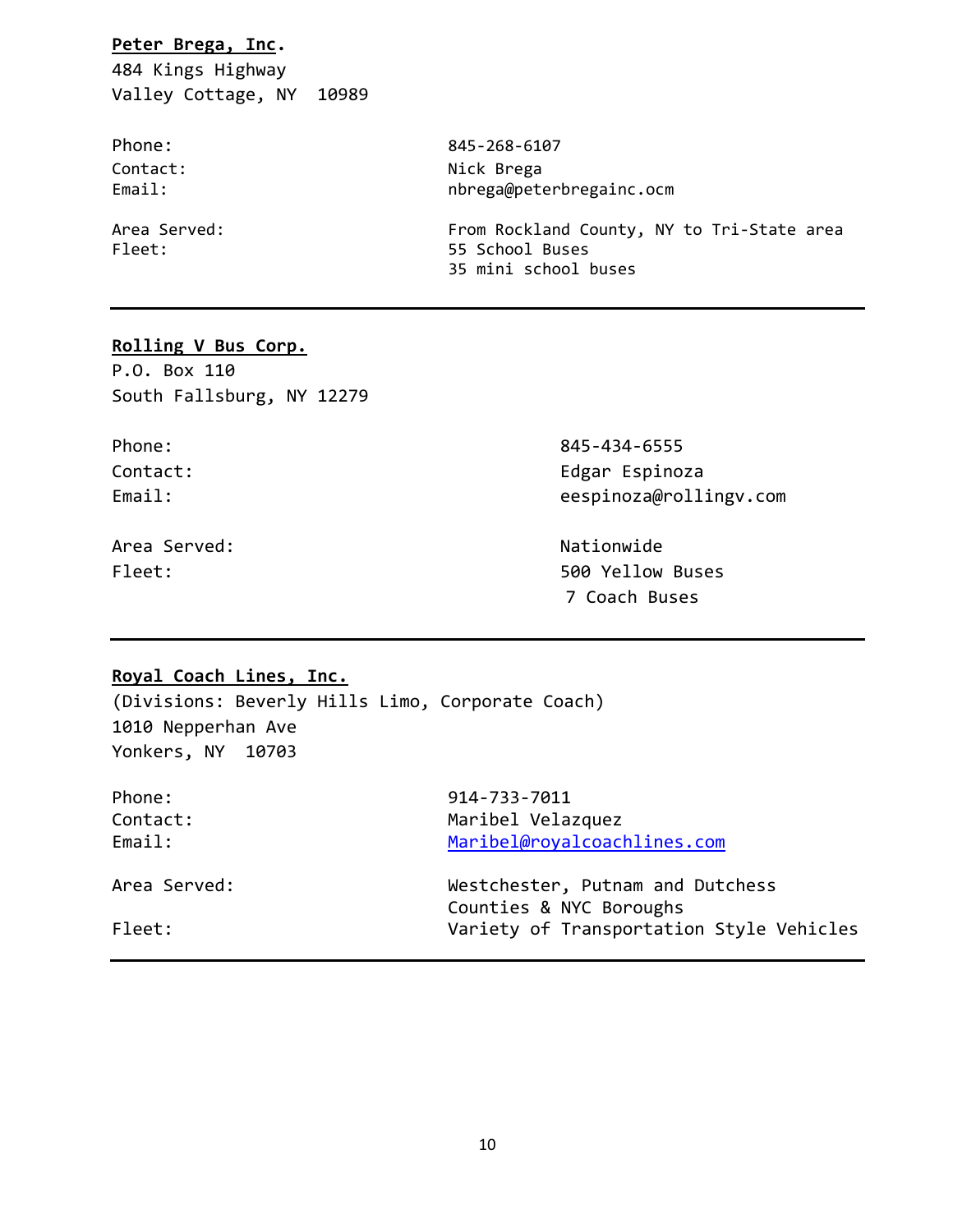# **Selby Transportation**

**Leese l Transportation Corp.** 1900 Webster Ave. Bronx, NY 10470

| Phone:                 | 718-617-7141                                                                                                   |
|------------------------|----------------------------------------------------------------------------------------------------------------|
| Contact:               | Ira Schlusselfield                                                                                             |
| Email:                 | ira@selbytrans.com                                                                                             |
| Area Served:<br>Fleet: | Metropolitan NYC Area<br>400 School Buses:<br>20 to 34 Passenger Small Buses<br>50 to 55 Passenger Large Buses |

**\*US Coachways, Inc.** Bus Division

Phone: 877- 550-7536 Fax: 718- 873-1070

Contact: Joseph Jacovino, V.P. Sales Ext. 2016 Email:  $josephjacovino@uscoachwaysinc.com$ 

Fleet: Coach Buses

Area Served: Tri-State Area

# **\*See last page for info on ICS assistance and discounted rate.**

|                     | VP BUSES dba Supertrans |
|---------------------|-------------------------|
| 60 Alexander St.    |                         |
| Yonkers, NY 10701   |                         |
| Phone:              |                         |
| Contact:            |                         |
| Email:              |                         |
| Area Served:<br>--- |                         |

Phone: 914-968-3300 Jissel Burgos jissel@supertransny.com

Tri-State Fleet: 210 Yellow Buses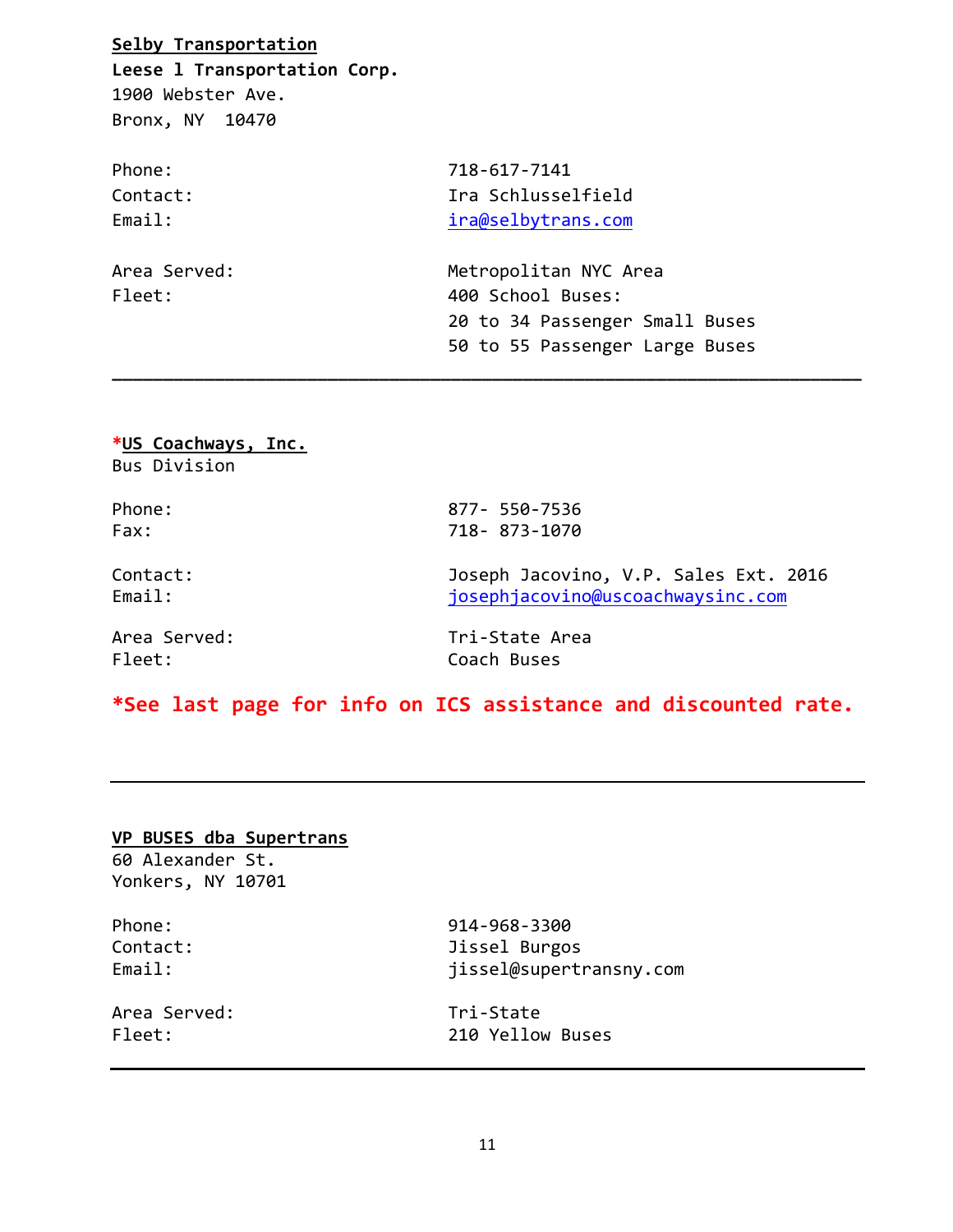# **Wappingers Central School District Buses**

Wappingers, NY

| Phone:   | 845-298-5225                                     |
|----------|--------------------------------------------------|
| Contact: | Carol Busch                                      |
| Phone:   | Ext. 44120                                       |
| Email:   | carol.busch@wcsdny.org                           |
| Fleet:   | 171 large 71/72 passenger buses<br>78 Mini Buses |

#### **West Point Tours**

1047 – 1049 Route 94 New Windsor, NY 12553 Mailing Address: P.O. Box 125 Vails Gate, N.Y. 12584 Phone: 845-561-2671 ext:103 Fax: 845-561-6948 Contact: Julianna Cotthaus E-mail:  $Julie@westpointtours.com$ Areas Serviced: The Serviced: County, Westchester, Rockland, Putnam, Manhattan, Albany, NY (2) hr. travel radius Fleet: 200 Yellow Buses; 16 Full Sized Motor Coaches--(5) 49 Passenger & (11) 55 Passenger; (2) 23 Passenger - 1 w. Bathroom; 1 w/o; (1) 12 Passenger Sprinter Van